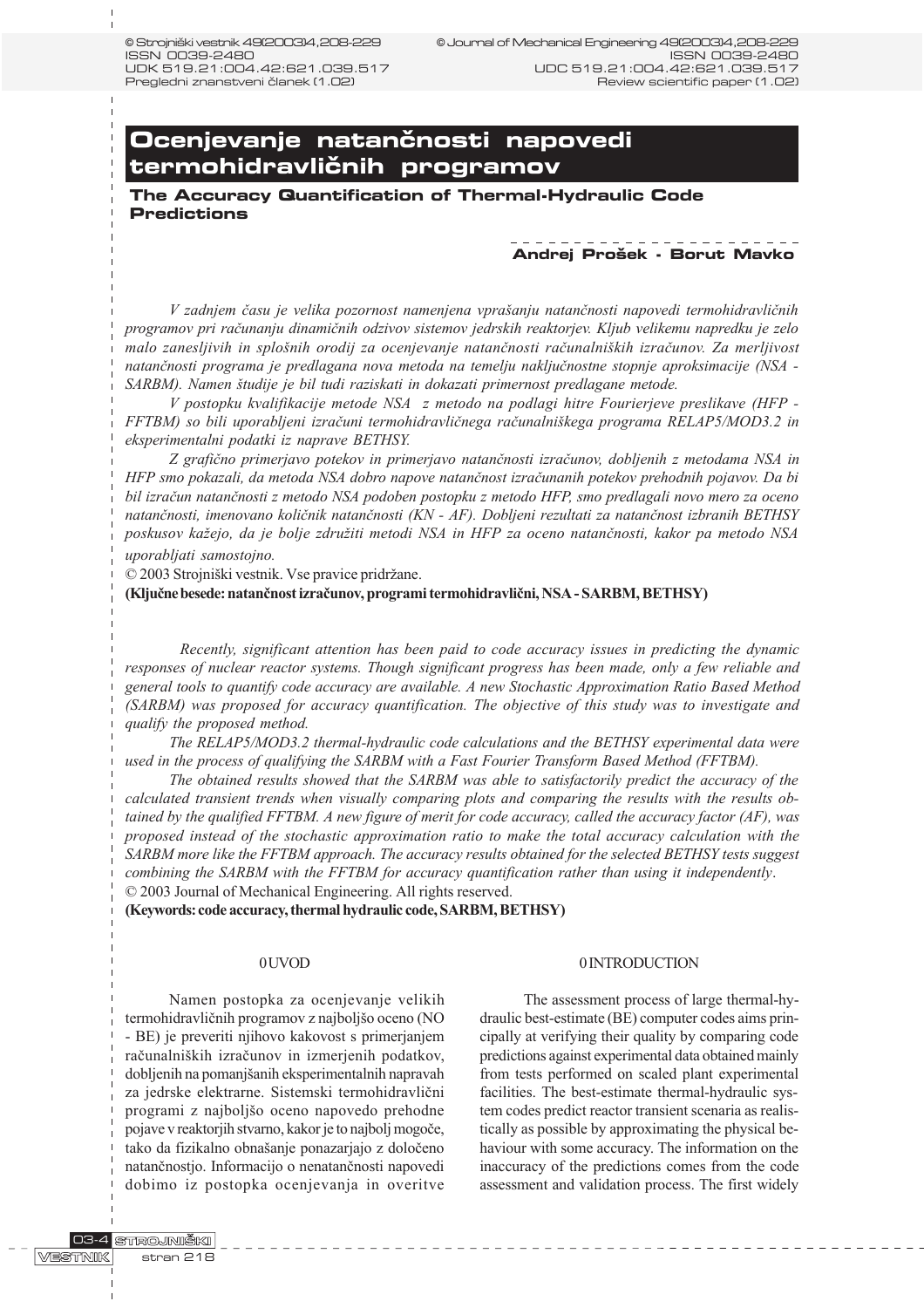računalniškega programa. Prva široko uporabljena metoda za ocenjevanje natančnosti računalniškega programa je bila metoda na podlagi hitre Fourierjeve preslikave (HFP) [1]. To je integralna metoda v frekvenènem prostoru, ki uporablja hitro Fourierjevo preslikavo (HFP). Uporabljena je bila za številne standardne probleme ([2] do [4]).

Pred kratkim so v Združenih državah Amerike temeljito pregledali tehnike za analizo podatkov, uporabnih za samodejno oceno natanènosti, ter razvili programsko opremo za njihovo uporabo [5]. Za oceno natanènosti èasovnih potekov so poleg metode HFP priporočili še nekaj drugih mer natančnosti. Sočasno je Islamov [6] za primerjavo dveh inaèic programa RELAP5 v izraèunu posamezne spremenljivke predlagal postopek z nakljuènostno aproksimacijo. V naši študiji je bila vzeta naključnostna aproksimacija in po njej smo razvili metodo NSA za oceno natanènosti programa.

Glavni namen dela je bil metodo NSA kvalificirati z metodo HFP s primerjavo natanènosti izraèunov, dobljenih za poskuse na BETHSY (Glej 2.1). V preteklosti smo namreè zelo intenzivno prouèevali poskuse z eksperimentalne naprave BETHSY ([7] do [10]), ter jih že tudi ocenili z metodo HFP ([11] do [13]). V nadaljevanju so po kratkem pregledu metod in opisu naèina modeliranja predstavljeni glavni rezultati študije.

#### 1 UPORABLJENE METODE

# 1.1 Mera natanènosti na temelju nakljuènostne aproksimacije

Stopnja nakljuènostne aproksimacije (SNA - SAR) kot mero negotovosti modela Y, uporabljeno v metodi NSA, je definiral Islamov [6] kot: "Naj so  $X_1$ ,  $X_2, \ldots, X_n$  opazovane naključne spremenljivke in opazovana spremenljivka Z z njimi deterministièno povezana tako, da velja  $Z(X_1, X_2, \ldots, X_n)$ . Pri tem so  $X_1$ ,  $X_2, \ldots, X_n$  vstopne spremenljivke modela Y, odziv modela  $Y(X_1, X_2, \ldots, X_n)$  pa naj pomeni pričakovano aproksimacijo spremenljivke Z. Stopnjo nakljuènostne aproksimacije kot merilo negotovosti modela Y tedaj lahko zapišemo z naslednjo enačbo:

used methodology suitable to for quantifying the code accuracy was the Fast Fourier Transform Based Method (FFTBM) [1]. This is an integral method in the frequency domain using the Fast Fourier Transform (FFT). It was applied to several standard problems ([2] to [4]).

Recently, a review of data-analysis techniques for applications in automated, quantitative accuracy assessments was done in the United States of America and software was developed to deploy the recommended techniques [5]. For accuracy quantification the FFTBM was adopted and a few other accuracy measures were recommended. At the same time, Islamov [6] proposed a stochastic approximation approach to a comparative analysis of the closeness of two RELAP5 calculation models for single variables. In our study the stochastic approximation was adopted, and based on this approximation the SARBM for code accuracy quantification was developed.

The main purpose of the paper was to qualify the SARBM with the FFTBM by comparing the accuracy obtained for BETHSY (Cfr. 2.1) experiments. In the past the BETHSY experiments were intensively studied ([7] to [10]), and some experiments were also quantitatively assessed with the FFTBM ([11] to [13]). After a brief review of the methods used and the modelling description the main results are discussed.

## 1 THE METHODS USED

# 1.1 An accuracy measure based on the stochastic approximation ratio

The Stochastic Approximation Ratio (SAR) measure of the uncertainty of a model Y adopted in the SARBM was defined by Islamov [6] as: "Let  $X_1, X_2, \ldots, X_n$  be the observed random parameters, and the observed variable Z is presumed to be somehow deterministically related to the input parameters  $Z(X_1, X_2, \ldots, X_n)$ . Parameters  $X_1$ ,  $X_2, \ldots, X_n$  are considered as the input data for the model Y, and a model response  $Y(X_1, X_2, \ldots, X_n)$  is considered as an anticipated approximation of the variable Z. The Stochastic Approximation Ratio measure of the uncertainty of a model Y can be written as:

$$
SAR = \left(1 - \frac{\sqrt{A_{Y-Z}}}{\sqrt{A_Y} + \sqrt{A_Z}}\right)^2
$$
 (1),

kjer so  $A_{Y,Z}$ ,  $A_Y$  in  $A_Z$  drugi momenti – srednje kvadratne vrednosti:

where  $A_{Y,Z}$ ,  $A_Y$  and  $A_Z$  are second-order moments:

$$
A_{Y-Z} = \int [y(x) - z(x)]^2 f(x) dx
$$
 (2)

$$
A_Y = \int [y(x)]^2 f(x) dx
$$
 (3)

$$
A_z = \int [z(x)]^2 f(x) dx
$$
 (4),

kjer  $f(x)$  pomeni gostoto verjetnosti." Za nadaljnje podrobnosti in izpeljavo izraza naj si bralec ogleda [6].

---------------------------

and  $f(x)$  is density function." For further details and the derivation the reader is referred to [6].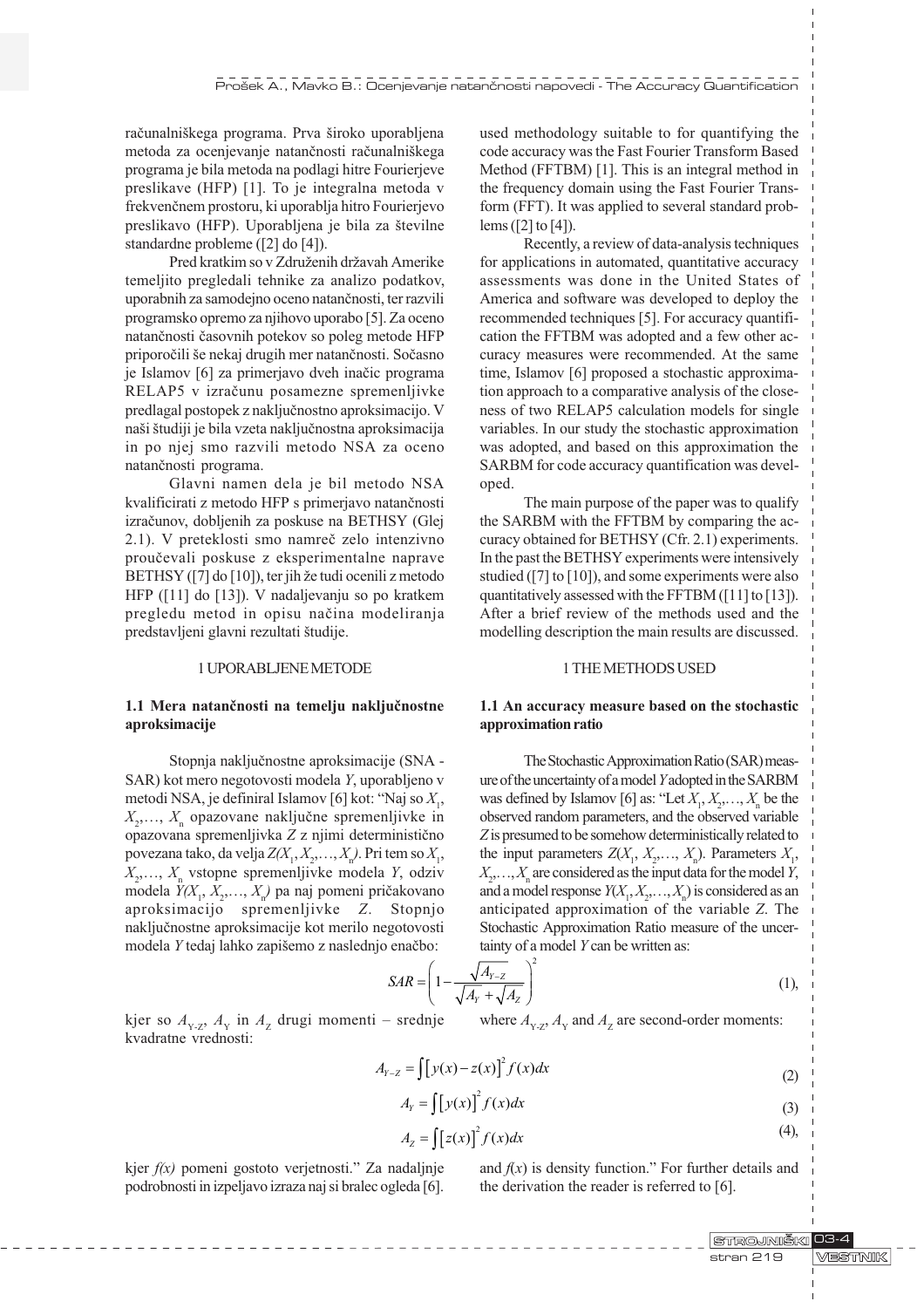Izvirno predlagan izraz SNA je bil prilagojen za uporabo v istoimenski metodi NSA. V primeru primerjave izraèuna s preizkusom je vhodni parameter èas (x=t), izraèunani signal y(t) in eksperimentalni signal  $z(t)$ , medtem ko je gostota verjetnosti  $f(t)$  v skladu s [6] UNKNOWN, kar pomeni, da je ne upoštevamo. Enačbe od (2) do (4) integriramo v obmoèju [0,T], kjer je zgornja meja integracije T èasovni korak, v katerem ocenjujemo natanènost. Ker so eksperimentalni in izraèunani podatki diskretni, je v algoritmu SARBM uporabljena diskretna integracijska shema.

Vrednost SNA je v obmoèju [0, 1]. Vrednost  $SNA \cong 1$  pomeni, da se eksperimentalni in izračunani signal dobro ujemata. Če je vrednost  $SNAR \ll 1$ , pomeni, da se eksperimentalni in izraèunani signal razhajata in je nenatančnost velika. Ker pri metodi HFP manjše vrednosti povprečne amplitude pomenijo večjo natanènost, smo definirali novo mero natanènosti, imenovano količnik natančnosti (KN - AF):

Ta mera natanènosti je bolj praktièna za primerjavo rezultatov metode NSA z rezultati metode HFP in za doloèanje ene same mere za natanènost na podlagi kombinacije veè statistiènih mer za natanènost.

## 1.2 Mera natanènosti na podlagi povpreène amplitude

Metoda na podlagi hitre Fourierjeve transformacije uporablja za mero natanènosti povpreèno amplitudo. Za podrobnosti razvoja in uporabe naj si bralec ogleda ([1] do [4]).

Poglavitna znaèilnost Fourierjeve transformacije je, da splošno zvezo, veljavno v èasovnem prostoru, lahko analiziramo tudi v frekvenènem prostoru, ne da bi pri tem izgubili informacijo. Ko uporabljamo funkcije, vzorèene v digitalni obliki, lahko uporabimo hitro Fourierjevo preslikavo (HFP), to je algoritem za hitro raèunanje diskretne Fourierjeve preslikave. Da bi jo lahko uporabili, mora biti število diskretnih vrednosti enako potenci števila 2 in izpolnjen stavek o vzorčenju.

Metoda HFP v frekvenčnem prostoru kaže odstopanje računalniških napovedi od meritev. Za izraèun teh odstopanj potrebujemo eksperimentalni signal  $F_{\text{exp}}(t)$  in razliko signalov  $\Delta F(t) = F_{\text{calc}}(t) - F_{\text{exp}}(t)$ kjer je  $F_{\text{calc}}(t)$  izračunani signal.

Natanènost programa za posamezno izraèunano spremenljivko doloèimo z uporabo amplitud diskretnega eksperimentalnega signala in signala razlik, dobljenih s HFP pri frekvencah $f_{\rm n} = n/T_{\rm d}$ , kjer sta  $(n=0,1,...,2^m)$  in  $T_d$  čas trajanja prehodnega pojava vzorèenega signala. Te amplitudne spektre skupaj s frekvencami uporabimo za izraèun povpreène amplitude (PA - AA), ki oznaèuje natanènost programa pri izraèunu posamezne spremenljivke:

The originally proposed SAR was adopted for use in the SARBM. In the case of a code-experiment comparison the input parameter is time  $(x=t)$ , the calculated signal is  $y(t)$ , the experimental signal is  $z(t)$ , while the density function  $f(t)$  is, according to [6], UNKNOWN, which means that it is not taken into account. The Eqs. 2 to 4 are integrated over [0, T], where the upper limit T is the time interval for which the accuracy is quantified. Because of the discrete experimental and calculated data a discrete integration scheme is used in the developed SARBM algorithm.

The SAR is located in the interval [0, 1]. If SAR  $\cong$  1 it means that the experimental and calculated signals are very close. If  $SAR \ll 1$  it means that the experimental and calculated signals are not close and that the inaccuracy is very high. Because in the FFTBM lower values of the average amplitude mean higher accuracy, a new accuracy measure, called the accuracy factor  $(AF)$ , was defined:

$$
AF = 1 - SAR \tag{5}
$$

This accuracy measure is more practical for comparing the results with the FFTBM results and constructing a single measure of the code accuracy from several statistical accuracy measures.

#### 1.2 An accuracy measure based on the average amplitude

The FFTBM uses the average amplitude as a measure of the accuracy. For details of its development and use the reader is referred to ([1] to [4]).

A fundamental property of the Fourier transform is that a generic relationship valid in the space identified by its variables can be analysed in a different space identified by different variables without a lack of information. When using functions sampled in digital form, a FFT can be used, i.e. an algorithm that rapidly computes the discrete Fourier transform. To apply it, functions must be identified by a number of values, i.e. a power with a base equal to 2, and the sampling theorem must be fulfilled.

The FFTBM shows the measurementprediction discrepancies in the frequency domain. To calculate these discrepancies the experimental signal  $F_{\text{exp}}(t)$  and the error function  $\Delta F(t) = F_{\text{calc}}(t)$  - $F_{\text{exp}}(t)$  are needed, where  $F_{\text{calc}}(t)$  is the calculated signal.

The code accuracy quantification for an individual, calculated parameter is based on the amplitudes of discrete experimental and error signals obtained with a FFT at frequencies  $f_n = n/T_d$ , where  $(n=0,1,...,2^m)$  and  $T_d$  is the transient time duration of the sampled signal. These spectra of amplitudes, together with the frequencies, are used for calculating the average amplitude  $(A)$  that characterizes the code accuracy in predicting a single variable: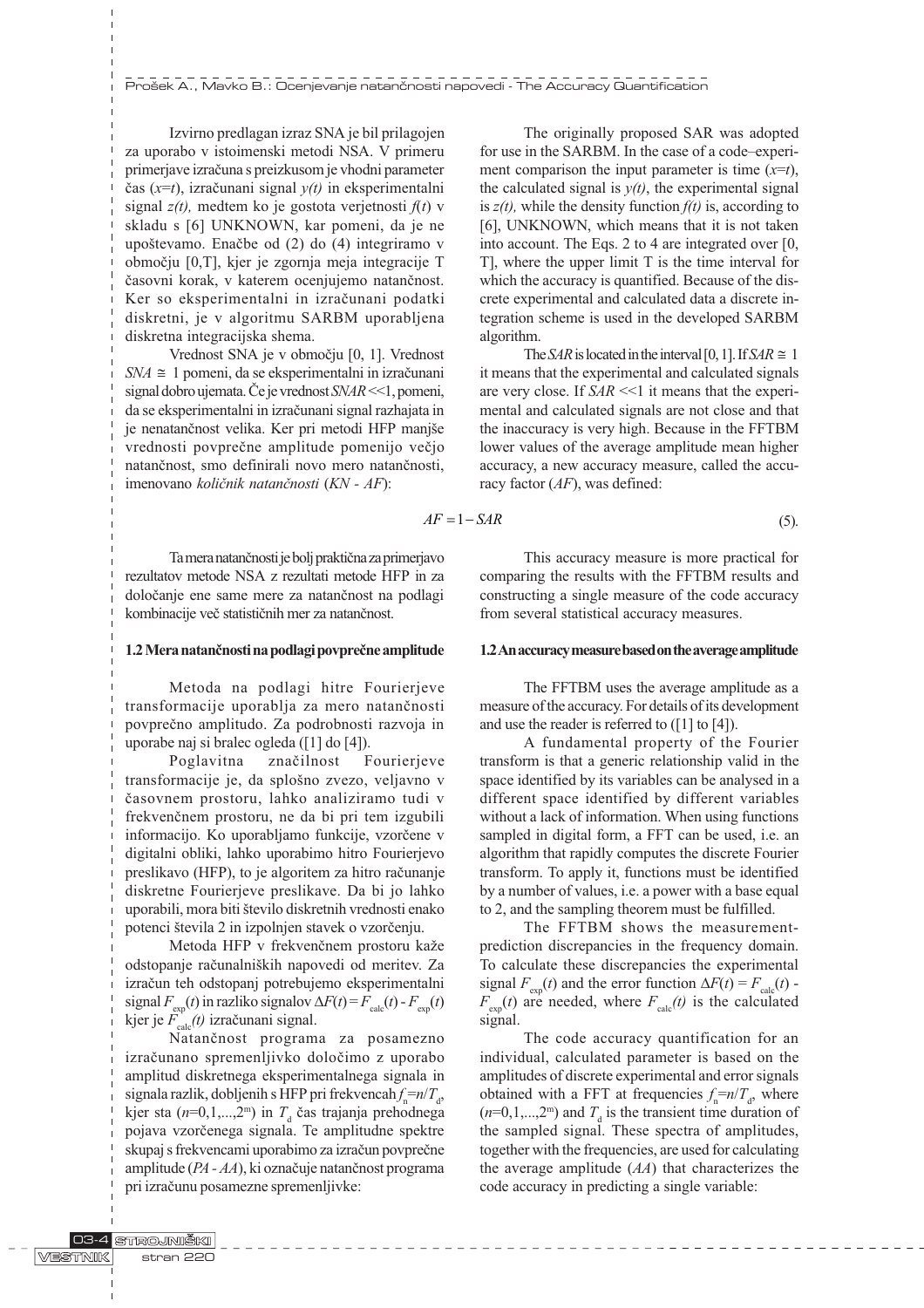$$
AA = \frac{\sum_{n=0}^{2^m} |\tilde{A}F(f_n)|}{\sum_{n=0}^{2^m} |\tilde{F}_{\text{exp}}(f_n)|}
$$
(6),

kjer sta  $\Delta F$  amplitudni spekter razlike signalov in  $\tilde{F}_{\rm exp}$  amplitudni spekter eksperimentalnega signala.

## 1.3 Opis metode NSA

Za skupno natanènost izraèuna je bila predlagana nova metoda NSA po vzoru metode HFP [7]. Namesto skupne povprečne amplitude je bil za mero natanènosti predlagan skupni koliènik natanènosti:

where  $\tilde{\Delta}F$  and  $\tilde{F}_{exp}$  are the amplitude spectra of the error function and the experimental signal, respectively.

# 1.3 Overview of SARBM

The SARBM was proposed following the FFTBM approach [2] to get an overall picture of the accuracy for a given code calculation. Instead of the total average amplitude the total accuracy factor was used for the accuracy measure:

$$
AF_{tot} = \sum_{i=1}^{N_{var}} AF_i \cdot (w_f)_i \quad z \text{ with } \sum_{i=1}^{N_{var}} (w_f)_i = 1 \tag{7}
$$

kjer je  $N_{var}$  število analiziranih spremenljivk,  $AF_i$  in  $(w_{\scriptscriptstyle\rm f})$  pa sta količnik natančnosti oziroma utežni faktor za i-to analizirano spremenljivko. Obièajno za opis prehodnega pojava zadostuje 20 do 25 spremenljivk. Vsak utežni količnik  $(w_{\rho})$  upošteva natančnost preizkusa, pomembnost spremenljivke za jedrsko varnost in njeno zvezo s primarnim tlakom. Utežni koliènik za i-to spremenljivko je definiran kot [2]:

where  $N_{var}$  is the number of variables analysed, and  $AF$ <sub>i</sub> and  $(w$ <sub>*<sub>P</sub>*</sub><sub>i</sub> are the accuracy factor and the weighting factor for i-th analysed variable, respectively. Normally 20 to 25 variables are sufficient to represent the transient. Each  $(w<sub>f</sub>)<sub>i</sub>$  accounts for the experimental accuracy, the safety relevance of particular variables and its relevance with respect to pressure. The weighting factor for the  $i$ -th variable is therefore defined as [2]:

$$
(w_f)_i = \frac{\left(w_{\text{exp}}\right)_i \cdot \left(w_{\text{sqrt}}\right)_i \cdot \left(w_{\text{norm}}\right)_i}{\sum_{i=1}^{N \text{ var}} \left(w_{\text{exp}}\right)_i \cdot \left(w_{\text{sqrt}}\right)_i \cdot \left(w_{\text{norm}}\right)_i}
$$
(8),

kjer  $w_{\text{exp}}$  upošteva natančnost preizkusa,  $w_{\text{sat}}$ pomembnost spremenljivke za jedrsko varnost in  $w_{\text{norm}}$  normalizacijo na primarni tlak. Npr.: na natanènost preizkusa vplivajo negotovosti instrumentov, merilnih postopkov in razliènih postopkov, uporabljenih za primerjavo meritev in izračunov. Preglednica 1 kaže, da večja ko je negotovost meritve, manjša je utež  $w_{\text{exp}}$ , s čimer se rezultatu pripiše večjo natančnost. Podobno velja, da bolj ko je parameter pomemben za jedrsko varnost, večja je utež  $w_{\text{sat}}$ . Uteži se med primerjavami za isto vrsto prehodnega pojava ne smejo spreminjati.

Da bi presodili kakovost izraèuna, so bile za  $KN_{tot}$  - AF<sub>tot</sub> na podlagi umetnih podatkov in inženirske presoje določene meje sprejemljivosti [14]. Preglednica 2 kaže meje sprejemljivosti za metodo NSA v primerjavi z mejami za metodo HFP. Za overitev same metode NSA in njenih mej sprejemljivosti so bili uporabljeni preizkusi na BETHSY, opisani v naslednjem poglavju.

Primer, ki kaže razlike v delovanju metode NSA in metoda HFP, je prikazan na sliki 1. Med seboj primerjamo razliène stalnice z razmerjem med izraèunanim in preizkusnim signalom y(t)/z(t) med 0,5 in 2. Slika kaže različne mere natančnosti spremenljivke v odvisnosti od razmerja y(t)/z(t). Metoda NSA da enak rezultat, èe je izraèunani signal dvakratnik

where  $w_{\text{exp}}$  is the contribution related to the experimental accuracy,  $w_{\text{ref}}$  is the contribution that expresses the safety relevance, and  $w_{\text{nom}}$  is the contribution of primary pressure normalization. For example, experimental accuracy is influenced by uncertainty due to the intrinsic characteristics of the instruments, the measurement method and the various evaluation procedures used to compare the experimental measures and the code predictions. Table 1 shows that the more uncertain is the measurement the lower is the weight  $w_{\text{env}}$ , resulting in a higher calculation accuracy. Similarly, the more relevant is the parameter to safety the higher is the weight  $w_{\text{sat}}$ . The weights must remain unchanged during each comparison between code results and experimental data concerning the same class of transient.

To judge the quality of the calculation the acceptability limits for  $AF_{tot}$  were defined based on artificial data and engineering judgement [14]. Table 2 shows the acceptability limits for the SARBM compared to the limits for the FFTBM. For a validation of the SARBM and its acceptability limits the BETHSY experiments described in the next section were used.

An example to show the differences in how the SARBM and the FFTBM work is shown in Figure 1. Different constant functions with ratios between the calculated and experimental signal  $y(t)/z(t)$  ranging from 0.5 to 2 were compared. In the figure the different single-variable accuracy measures are shown as a function of the ratio  $y(t)/z(t)$ . The SARBM gives the same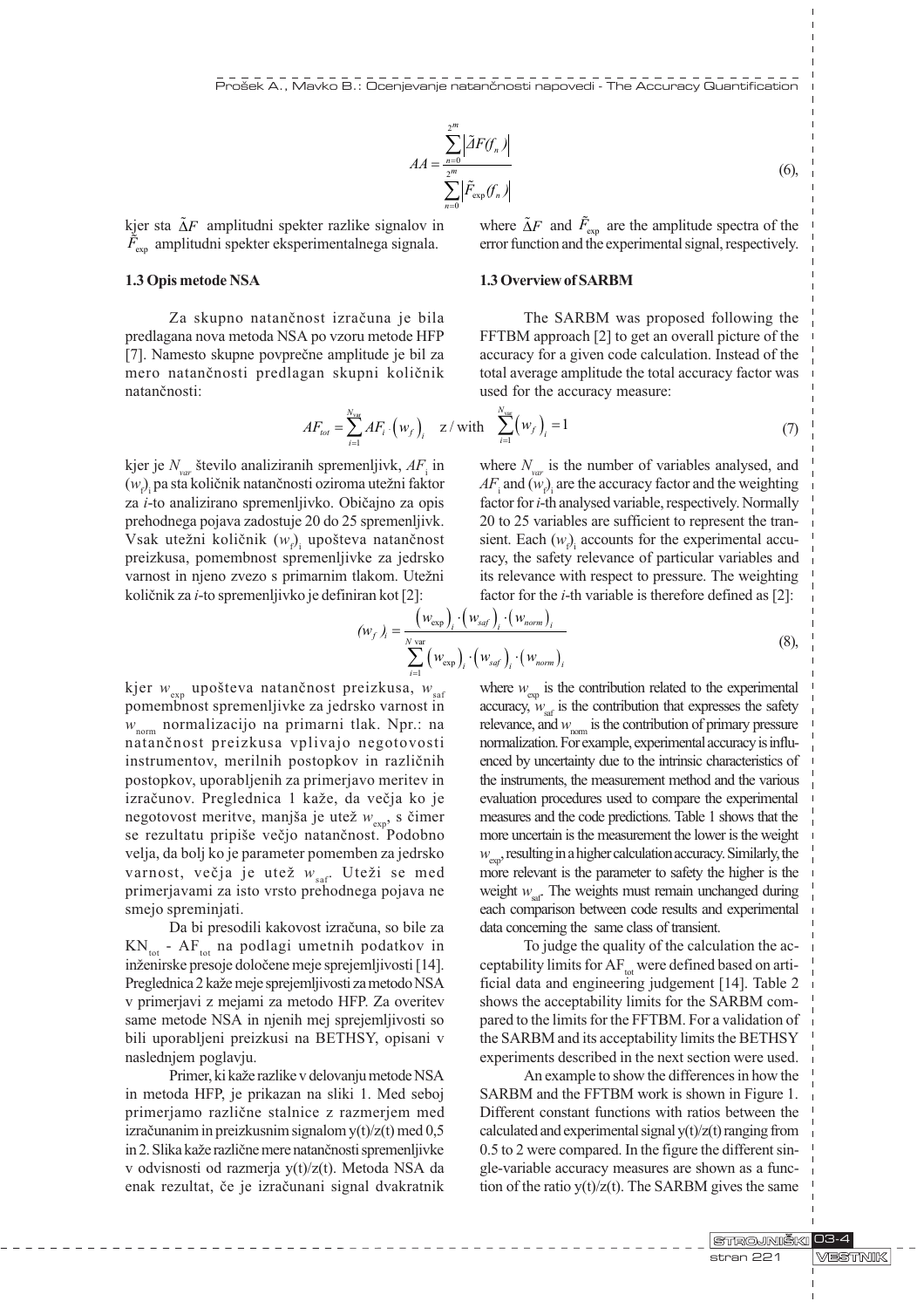|                                              | Wexp | Wsaf | Wnorm |
|----------------------------------------------|------|------|-------|
| padci tlakov<br>pressure drops               | 0,7  | 0,7  | 0,5   |
| količine mas<br>mass inventories             | 0, 8 | 0,9  | 0,9   |
| pretoki<br>flowrates                         | 0,5  | 0,8  | 0,5   |
| primarni tlak<br>primary pressure            | 1,0  | 1,0  | 1,0   |
| sekundarni tlak<br>secondary pressure        | 1,0  | 0,6  | 1,1   |
| temperature kapljevine<br>fluid temperatures | 0.8  | 0,8  | 2,4   |
| temperature srajčk<br>clad temperatures      | 0,9  | 1,0  | 1,2   |
| sesedna raven<br>collapsed levels            | 0,8  | 0,9  | 0,6   |
| moč sredice<br>core power                    | 0.8  | 0,8  | 0,5   |

|  |  | Preglednica 1. Utežni količniki za analizirane spremenljivke [2]    |  |  |
|--|--|---------------------------------------------------------------------|--|--|
|  |  | Table 1. Weighting factor components for the analysed variables [2] |  |  |



Sl. 1. Mere natanènosti primerjave stalnic v odvisnosti od njunega razmerja Fig. 1. Accuracy measures as a function of the ration between constant functions

eksperimentalnega signala ali nasprotno, KN pa je omejen med 0 in 1, ker je izraz v enaèbi (1) normaliziran tako na izraèunani kakor na eksperimentalni signal. Pri metodi HFP je AA normaliziran na eksperimentalni signal. Zato smo raziskali primera, ko je PA - AA normaliziran na izračunani signal (primer PA $_{\rm c}$  - AA $_{\rm c}$ ) in na vsoto izmerjenega in preizkusnega signala (primer  $PA_{e+c}$  -  $AA_{e+c}$ ).

Zanimivo je, da se krivulja KN - AF tesno pokriva z levim delom krivulje PA - AA, ko je izračunani signal manjši od eksperimentalnega, in desnim delom krivulje PA<sub>c</sub> - AA<sub>c</sub>, ko je izračunani signal veèji od eksperimentalnega. Ko pa je PA - AA normalizirana na vsoto obeh signalov, je težnja za P $A_{\text{obs}}$  - A $A_{\text{obs}}$  podobna težnji za KN - AF. To odkritje pojasnjuje nekatere razlike med metodama HFP in NSA pri razlagi rezultatov. Pri majhnih odstopanjih (manj ko 20%) so krivulje za mere natanènosti precej linearne in se ujemajo dobro, saj ima normalizacija manjši vpliv. Pri večjih odstopanjih pa se metodi HFP in NSA zaradi razliènega naèina

result when the calculated signal is two times the experimental signal or vice versa, and AF is limited between 0 and 1, because the fraction in Eq. 1 is normalized to both the calculated and experimental signals. In the case of the FFTBM the AA is normalized to the experimental signal. Therefore, the average amplitude was investigated for the cases with AA normalised to the calculated signal (case  $AA_c$ ) and to the sum of the calculated and experimental signals (case  $AA_{\text{at}}$ ).

What is interesting is that the AF curve closely matches with the left-hand part of the AA curve when the calculated signal is smaller than the experimental signal and right-hand part of the  $AA_c$  curve when the calculated signal is larger than the experimental signal. When the AA is normalized to the sum of both signals the trend for case  $AA_{\text{etc}}$  was similar to the AF trend. This finding explains some of differences between the FFTBM and the SARBM when interpreting the accuracy results. At smaller discrepancies (less than 20%) the accuracy-measure curves are rather linear and agree well. At larger discrepancies the FFTBM and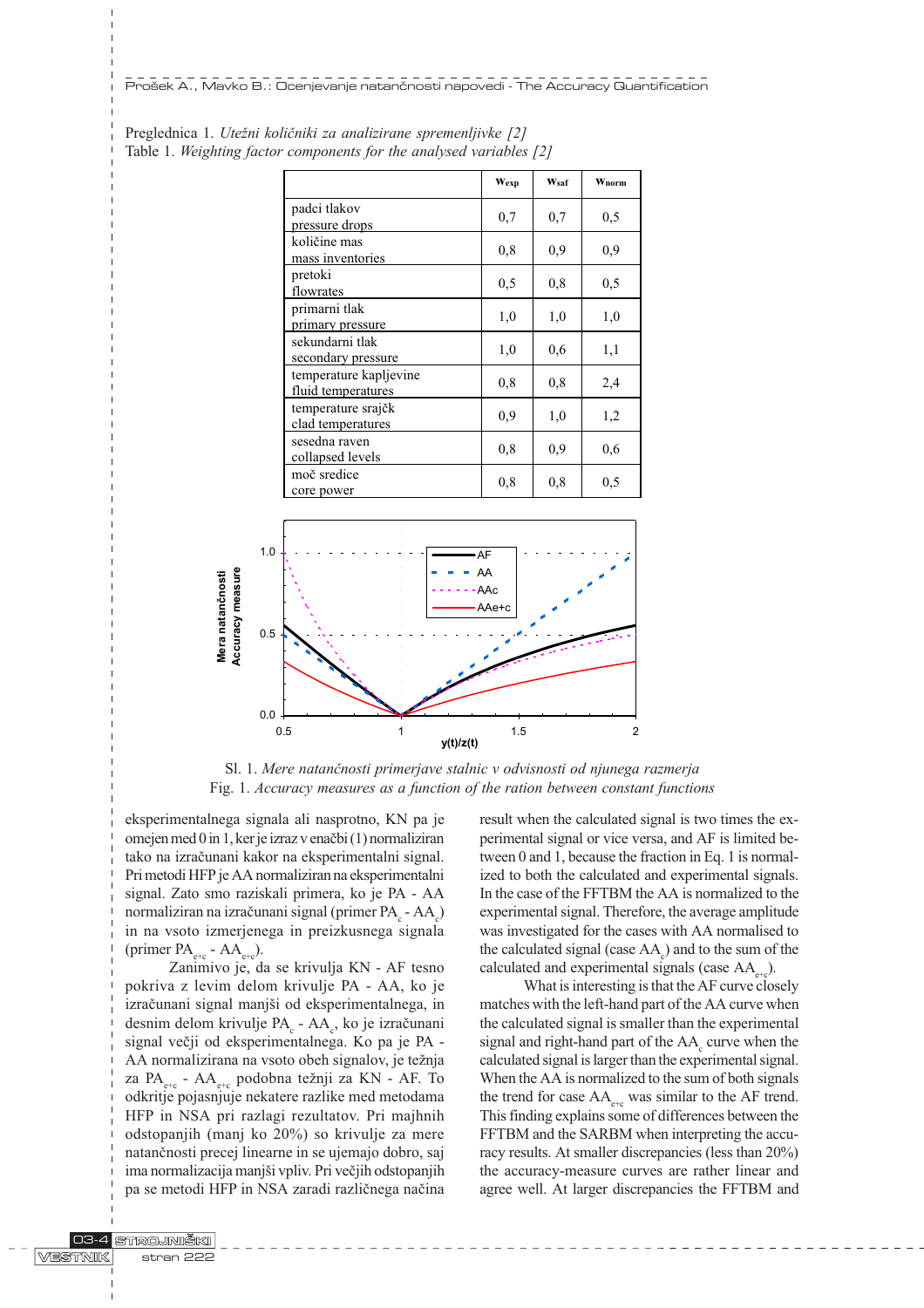normalizacije med seboj dopolnjujeta. Primer takega dopolnjevanja je bil pokazan v študiji [14] za primer padca signala razlike tlakov v tlaèniku.

## 1.4 Postopek za doloèitev natanènosti izraèuna

Ko sta že kvalificirana uporabnik in vhodni model, postopek ocenjevanja izraèunov poteka v treh delih. V prvem delu izberemo eksperiment po overitvenih matrikah Komiteja za varnost jedrskih naprav (Committee on the Safety of Nuclear Installations - CSNI) [15] (ali prehodni pojav elektrarne), zatem izraèun ocenimo kakovostno in nato še kolikostno.

Kakovostna ocena z vizualno primerjavo izraèunanih in eksperimentalnih potekov ter primerjavo posameznih parametrov da prve ocene o izraèunu. Kakovostna analiza je potrebni predpogoj kolikostni analizi, ki ji sledi.

Kakovostna analiza temelji na subjektivnih ocenah, te dobimo z ovrednotenjem in razvrstitvijo odstopanj med merjenimi in izraèunanimi parametri, ki si jih izberemo za popis pojava. Te ocene so:

- Odlično: računalniški program napove parameter v okviru nezanesljivosti eksperimenta.
- Sprejemljivo: računalniški program splošno napove vse pojave, časovno obnašanje in usmeritve.
- Komaj sprejemljivo: računalniški program ne napove pojava ali parametra, vendar je vzrok znan in ga lahko pojasnimo.
- Nesprejemljivo: računalniški program ne napove parametra, in vzrok ni znan.

Kolikostno oceno lahko napravimo z metodama NSA in HFP. Povedati je treba, da metodi NSA in HFP pri kolikostni oceni ne omogoèata razpoznave izvora napake (tj. vpliv uporabnika, napaèen zaèetni pogoj, pomanjkljivost vhodnega modela itn.) ali neposredno upoštevata časovni odmik doloèenih pojavov. Èasovni odmik se bolje oceni s kakovostno analizo, ki spremlja kolikostno analizo.

#### 2 OPIS MODELIRANJA

# 2.1 Opis naprave BETHSY

BETHSY je celostna eksperimentalna naprava, katere namen je bil raziskovati prehodne pojave in nezgode tlaènovodnih lahkovodnih reaktorjev. Naprava je pomanjšava trizančne jedrske elektrarne, proizvajalca Framatome s toplotno moèjo 2775 MW. Prostornina je pomanjšana v razmerju blizu 1:100, medtem ko so geodetske višine in tlaki ohranjeni [16]. Moè sredice je omejena na raven zaostale toplote, zato na napravi ni bilo mogoèe simulirati prehodnih pojavov, v katerih ne pride do zaustavitve sredice.

the SARBM, due to the different normalization, complement each other. Such an example was shown in [14] for pressurizer differential pressure drop.

## 1.4 The methodology for quantifying the code accuracy

Given a qualified user and a qualified nodalization scheme, the code assessment process of the calculations involves three steps: the first is the selection of an experiment from the Committee on the Safety of Nuclear Installations (CSNI) validation matrices [15] (or a plant transient), the second is a qualitative assessment, and the last is a quantitative assessment.

The qualitative assessment with visual observation gives the first indications about the calculated predictions. The qualitative assessment phase is a necessary prerequisite for a subsequent quantitative phase.

The qualitative analysis is based on subjective judgement marks obtained by evaluating and ranking the discrepancies between the measured and calculated parameters that describe the phenomena. These marks are:

- **Excellent**: the code predicts the parameter within the experimental uncertainty band;
- Reasonable: the code generally predicts the phenomena, the time behaviour and the trends;
- **Minimal**: the code does not predict the parameter or the phenomenon, but the reason for this is understood and predictable;
- Unqualified: the code does not predict the parameter, and the reason is not understood.

The subsequent quantitative assessment can be managed by applying the SARBM and the FFTBM. It should be noted that the SARBM and the FFTBM do not allow the identification of the error origin (i.e. the user effect, the wrong initial condition, the nodalization model deficiency, etc.) or to take into account directly the time shift of certain phenomena in the quantitative analysis. The time shift is better characterized through the necessary qualitative assessment that must be associated with the quantitative assessment.

## 2 A DESCRIPTION OF THE MODELLING

# 2.1 A description of the BETHSY facility

BETHSY is an integral experimental facility whose purpose was to investigate pressurizedwater reactor (PWR) accident transients. The reference plant is a three-loop 2775 MWt Framatome PWR plant. The volume scaling is close to 1:100, while the elevations and pressures are preserved [16]. The core power has been limited to decay heat levels. This obviously implies that accident transients without scram could not be investigated.

> STROJNIŠKI 03-4 **MESTINIK** stran 223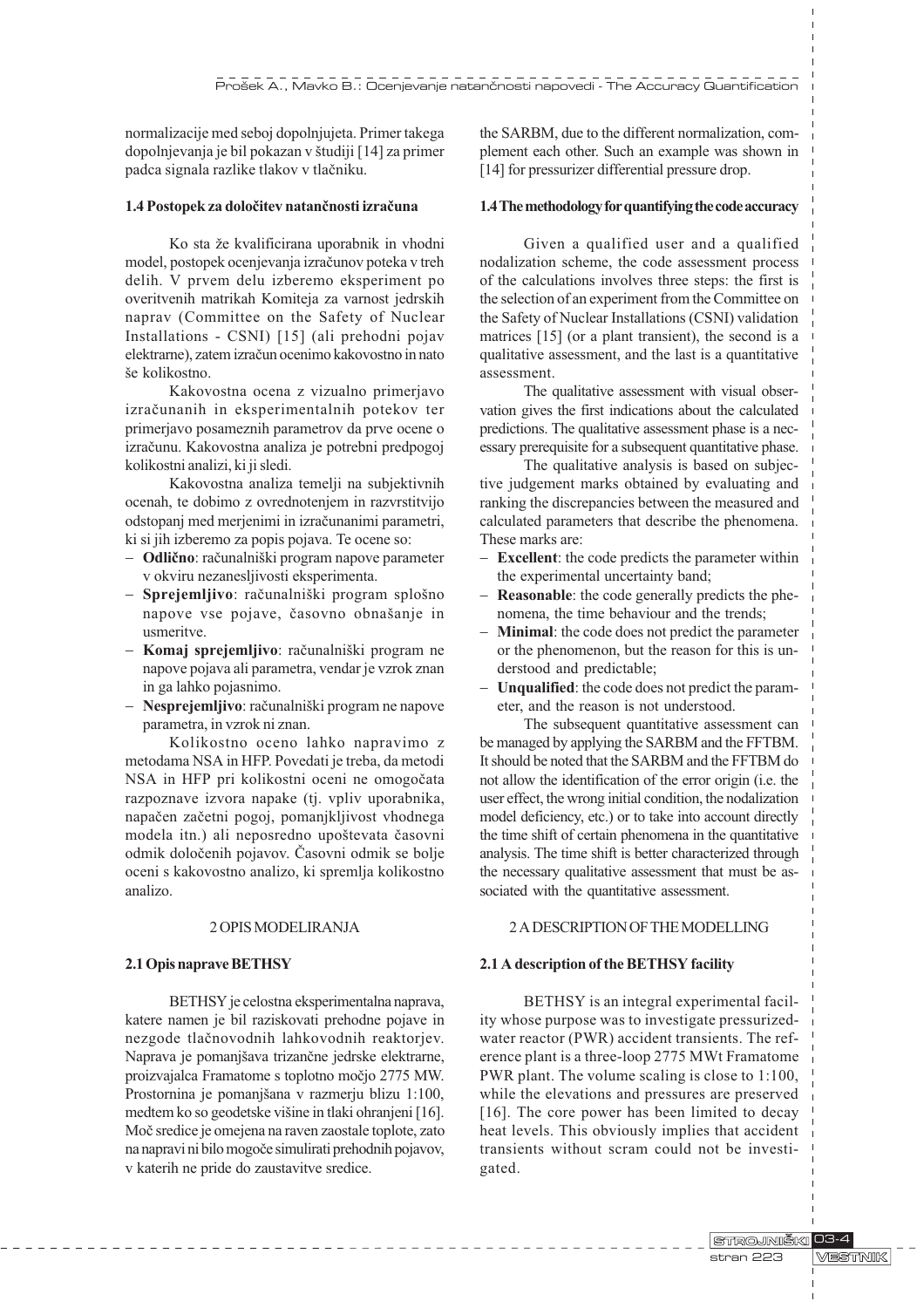# 2.2 Opis vhodnega modela za RELAP5

Razviti splošni vhodni model BETHSY za RELAP5 je bil optimiran na temelju predhodnih modelov ([7], [9], [17] in [18]). Potem je bil potrjen [20] v skladu z mednarodnimi priporoèili (geometrijska oblika, ustaljeno stanje, itn.). Vsako od treh zank smo modelirali posebej ne da bi upoštevali majhno asimetrijo, ki vlada med zankami. Modelirali smo vse pomembne dele reaktorskega hladilnega sistema: cevovode reaktorskega hladilnega sistema, èrpalko reaktorskega hladiva, sredico, povratni kanal v reaktorski posodi in uparjalnike. Sekundarna stran sestoji iz uparjalnikov in cevovodov. Vhodni model BETHSY za RELAP5 vsebuje 398 vozlišč, 408 spojev in 402 toplotni telesi s 1573 mrežnimi točkami.

#### 2.3 Izbrani poskusi BETHSY

Za kvalifikacijo metode NSA z metodo HFP so bili izbrani poskusi, izvedeni na poskusni napravi BETHSY (Boucle d'Études Thermohydrauliques de Systemes)\*. Prvi izbrani poskus je bil BETHSY 6.2 TC, to je 15,24 cm (6-palèni) zlom v hladni veji brez visokotlaènega in nizkotlaènega varnostnega vbrizgavanja (dvojnik poskusov, izvedenih na Veliki poskusni napravi (Large Scale Test Facility - LSTF), na Zanki za preučevanje neobičajnega obnašanja (Loop for Off-normal Behaviour Investigation (LOBI) in Simulatorju za varnostne preskuse (Simulatore per esperienze di sicurezza - SPES)).

Drugi izbrani poskus je bil BETHSY 9.1b, 5,08 cm (2-palèni) zlom v hladni veji z zamujenim konènim posegom, znan tudi kot mednarodni standardni problem št. 27.

Tretji izbrani poskus je bil BETHSY 4.1a TC, kjer so simulirali naravno pretakanje (dvojnik s poskusom na LSTF).

Eksperimentalne podatke smo dobili skupaj s pripadajoèimi nezanesljivostmi. Npr.: negotovosti za tlak in temperaturo poskusa BETHSY 9.1b, ki ju prikazuje slika 2, sta 0,18 MPa oz. 4 K [19].

## 3 REZULTATI

Uporabljen je bil postopek za doloèitev natanènosti izraèuna, opisan v 1. poglavju. V kakovostni fazi ocene z vizualnim opazovanjem grafièno prikazanih rezultatov smo prehodne pojave najprej razdelili v èasovna okna. Potem smo vizualno opazovali rezultate in jih kakovostno ocenili. Da bi dobili vtis o poteku prehodnih pojavov, slika 2 kaže primarni tlak in temperaturo grelne palice v vrhnjem delu sredice za izmerjene eksperimentalne podatke in rezultate, izraèunane z RELAP5/MOD3.2 za izbrane poskuse na BETHSY. Primer subjektivne ocene kot del kakovostne analize je prikazan v preglednici 3. Zaradi kratkosti so grafi za druge spremenljivke in

\* Zanka za toplotnohidravlièno preuèevanje sistemov

#### 2.2 A description of the RELAP5 input model

The developed universal RELAP5 input model for BETHSY was optimised based on previous models ([7], [9], [17] and [18]). Then it was qualified [20] according to the international guidelines (geometry, steady-state etc.). Each of the three loops was represented explicitly without taking into account the small asymmetry between the loops. All major reactor coolant system components were modelled: reactor coolant system piping, reactor coolant pumps, core section, reactor vessel downcomer and steam generators. The secondary side consists of steam generators and steamlines. The RELAP5 input model of the BETHSY facility contains 398 volumes, 408 junctions and 402 heat structures with 1573 mesh points.

#### 2.3 Selected BETHSY experiments

For qualification of the SARBM with the FFTBM three experiments performed on the Boucle d'Etudes Thermohydrauliques de Systemes (BETHSY) were selected. The first selected experiment was BETHSY 6.2 TC, a 15.24-cm (6-inch) cold leg break without a high- and low-pressure safetyinjection system (counter-part test with Large Scale Test Facility (LSTF), Loop for Off-normal Behaviour Investigation (LOBI) and Simulatore per esperienze di sicurezza (SPES)).

The second selected experiment was BETHSY 9.1b, 5.08-cm (2-inch) cold leg break without a highpressure injection system and with a delayed ultimate procedure, also known as the international standard problem ISP-27.

The third experiment selected was the BETHSY 4.1a TC natural circulation test (counterpart test with LSTF).

The experimental data were obtained with associated measurement uncertainties. For example, the uncertainty of the pressure and the temperature for BETHSY 9.1b, shown in Figure 2, are 0.18 MPa and 4 K, respectively [19].

## 3 RESULTS

The methodology for quantifying the code accuracy described in Section 1 was used. In the qualitative assessment phase, including a visual observation of the plotted results, the transients were first subdivided into time windows. Then a visual observation with a qualitative assessment was performed. To give a picture of the transient progression, Fig. 2 shows the primary pressure and the heaterrod temperature at the top of the core for experimental and RELAP5/MOD3.2 calculated results for the selected BETHSY transients. An example of subjective judgement as part of the qualitative analysis is shown in Table 3. For brevity, the other plots and all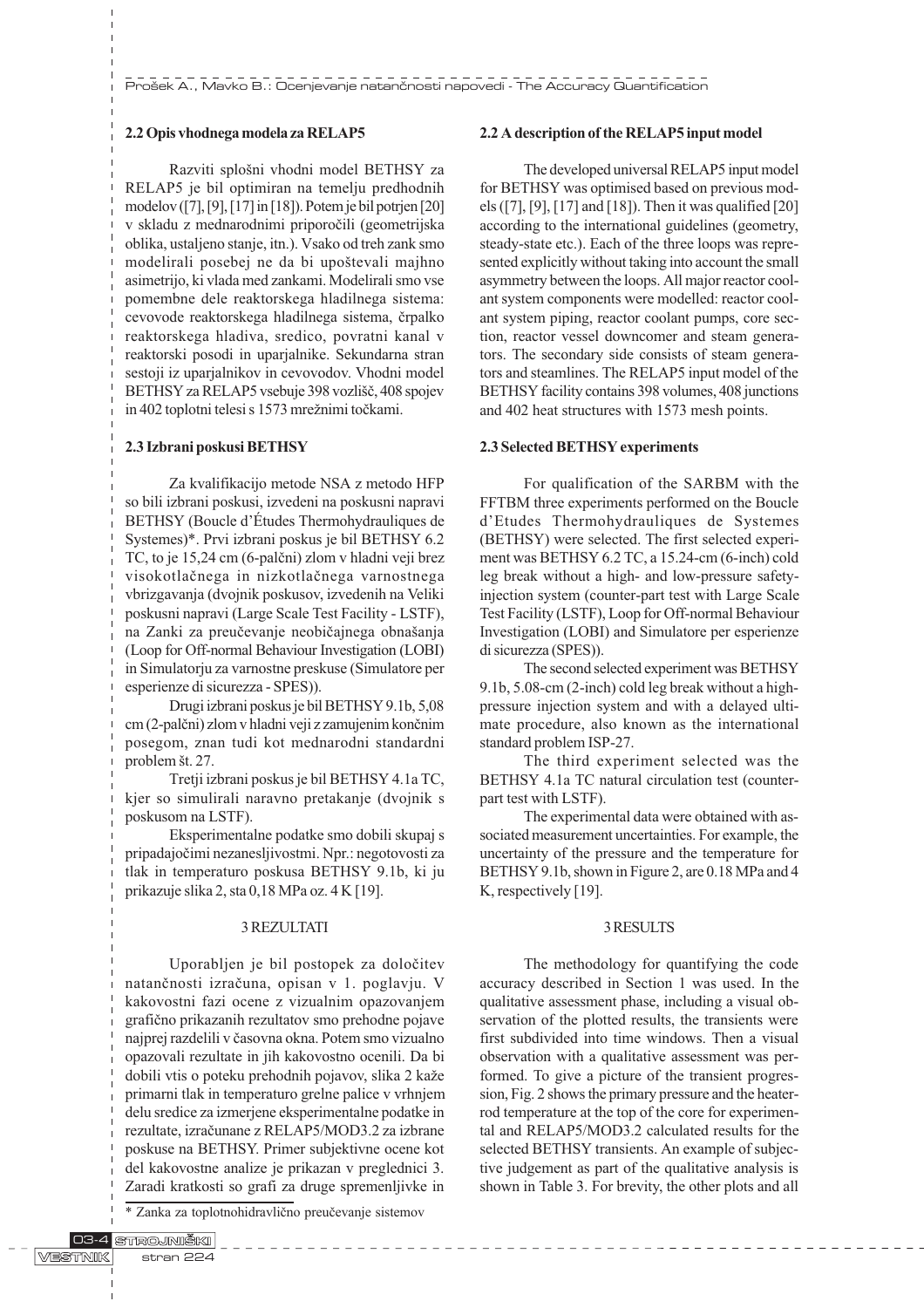

Sl. 2. Primarni tlak in temperatura srajèke za poskuse BETHSY Fig. 2. Primary pressure and cladding temperature for BETHSY experiments

400

600

800

1000

zmerje<br>exp RELAP5

izmerjen exp

vse podrobnosti kakovostnih analiz na tem mestu izpuščeni – bralec naj se obrne na [20].

Bethsy 4.1TC: AA=0,15

0

4

8

12

16

AF=0,04

0 10000 20000 30000 40000 50000 t (s)

Za kakovostno analizo so bila uporabljena èasovna obmoèja, doloèena na temelju èasovnih oken. Za poskus na BETHSY 6.2 TC so bila za analizo natančnosti uporabljena štiri časovna območja: od odprtja zloma do èasa izpraznjenja sifona (0 do 140 s), do èasa vklopa akumulatorjev (0 do 350 s), do konca vbrizgavanja akumulatorjev (0 do 980 s), in do konca prehodnega pojava (0 do 2687 s). Za poskus BETHSY 9.1b so bila za analizo izbrana tri èasovna obmoèja: od trenutka zloma do èasa vklopa akumulatorjev (0 do 2962 s), do èasa vklopa nizkotlaènega varnostnega vbrizgavanja (0 do 5177 s) in do konca prehodnega pojava (0 do 8330 s). Za poskus BETHSY 4.1a TC so bila za analizo natanènosti ponovno uporabljena tri èasovna obmoèja: od zaèetka prehodnega pojava do konca pojava enofazne naravne cirkulacije (0 do 4380 s), do konca pojava dvofazne naravne cirkulacije (0 the details of the qualitative assessment are not provided in this paper  $-$  the reader is referred to [20].

0 10000 20000 30000 40000 50000 t (s)

Bethsy 4.1TC: AA=0,32

 $AF = 0.02$ 

zmerje<br>exp RELAP<sub>5</sub>

izmerjen exp

For the quantitative analysis, time intervals were determined based on the time windows. For BETHSY 6.2 TC four time intervals were chosen for the accuracy analysis: from the time of the opening of the break to the time of loop-seal clearance (0 to 140 s), to the time of accumulators start (0 to 350 s), to the end of accumulator injection phase (0 to 980 s), and to the transient end (0 to 2687 s). For BETHSY 9.1b accuracy analysis, three time intervals were selected: from the break occurrence to the time of accumulator injection start (0 to 2962 s), to the time of the low-pressure injection system start (0 to 5177 s), and to the transient end (0 to 8330 s). For the BETHSY 4.1a TC accuracy analysis also three time intervals were selected: from the beginning to the end of the single-phase natural circulation (0 to 4380 s), to the end of the two-phase natural circulation phase (0 to

> STROJNIŠKI 103-4 **MESTINIK** stran 225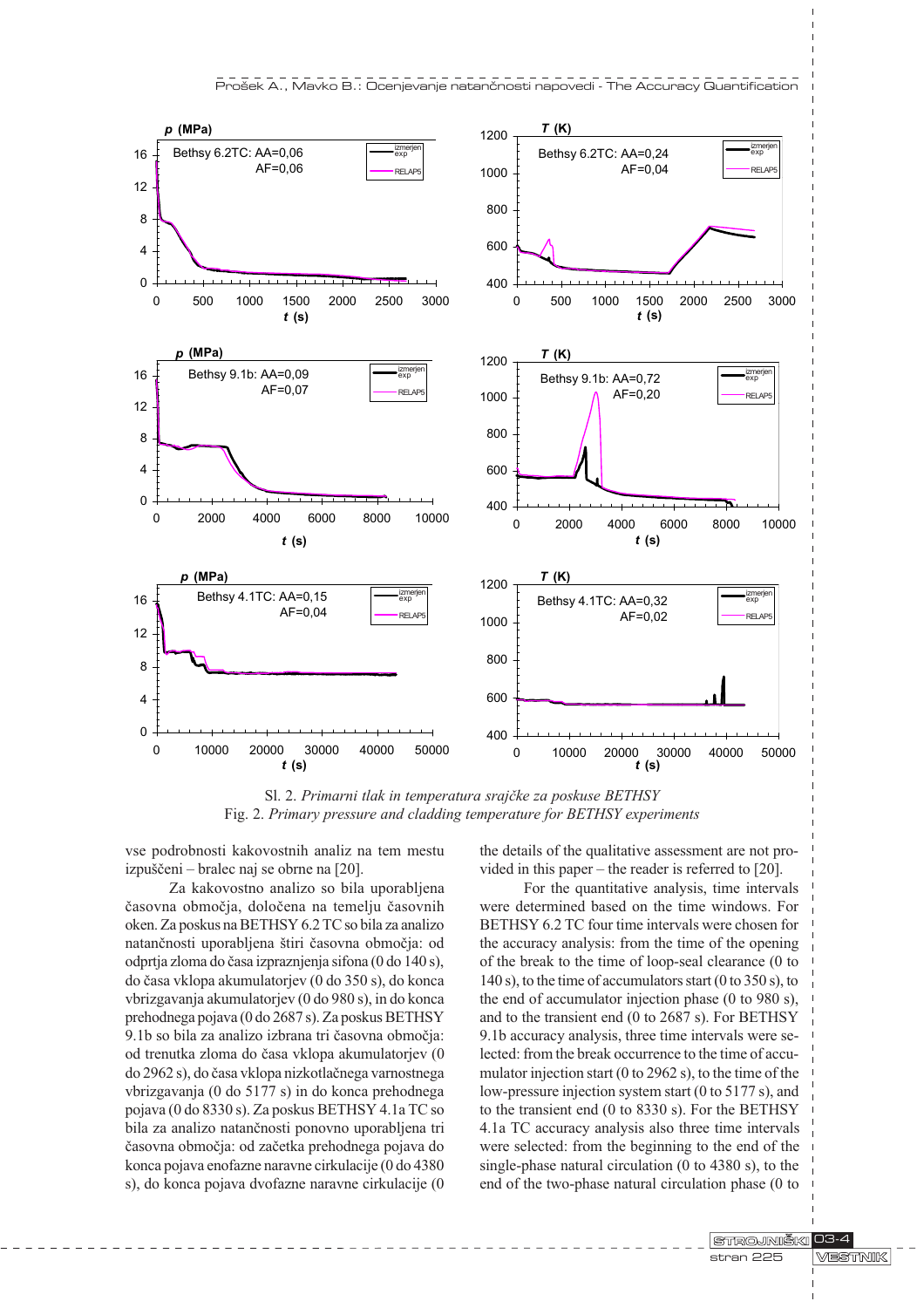| <b>NSA - SARBM</b>                | Mera<br><b>Measure</b>  | <b>HFP-FFTRM</b>                    |
|-----------------------------------|-------------------------|-------------------------------------|
| $AF_{\text{tot}} \leq 0.1$        | zelo dobro<br>very good | $AA_{\text{tot}} \leq 0.3$          |
| $0.1 \leq AF_{\text{tot}} < 0.25$ | dobro<br>good           | $0.3 \leq AA_{\text{tot}} < 0.5$    |
| $0.25 \le AF_{\text{tot}} < 0.45$ | slabo<br>poor           | $0.5 \leq AA_{\text{tot}} \leq 0.7$ |
| $AF_{\text{tot}} > 0.45$          | zelo slabo<br>very poor | $AA_{\text{tot}} > 0.7$             |

| Preglednica 2. Meje sprejemljivosti za natančnost izračuna [2] |  |
|----------------------------------------------------------------|--|
| Table 2. Acceptability limits for calculation accuracy [2]     |  |

Preglednica 3. Subjektivna ocena izraèuna za eksperiment na BETHSY 9.1b [20] Table 3. Subjective judgement of code calculation of BETHSY 9.1b experiment [20]

| Pojav                         | Parameter, ki opisuje pojav               | preskus | R <sub>5</sub> | Ocena        |  |
|-------------------------------|-------------------------------------------|---------|----------------|--------------|--|
| Phenomenon                    | Parameter describing phenomenon           | exp.    |                | Judgement    |  |
|                               | 1. okno: 0 do 2962 s                      |         |                |              |  |
|                               | 1st window: 0 to 2962 s                   |         |                |              |  |
| praznjenje tlačnika           | tlačnik izpraznjen (s)                    | 116     | 125            | E            |  |
| pressurizer emptying          | pressurizer empty (s)                     |         |                |              |  |
| obnašanje primarnega tlaka    | primarni tlak (PT) v 2900. s (MPa)        | 4,5     | 3,66           | $\mathbf{R}$ |  |
| primary pressure behaviour    | primary pressure (PP) at 2900. s (MPa)    |         |                |              |  |
| obnašanje sekundarnega tlaka  | sekundarni tlak (ST) v 2900. s (MPa)      | 4,4     | 3,52           | $\mathsf{R}$ |  |
| secondary pressure behaviour  | secondary pressure (SP) at 2900. s (MPa)  |         |                |              |  |
| iztok hladiva skozi zlom      | povprečen iztok hladiva skozi zlom (kg/s) | 0,53    | 0.51           | E            |  |
| break flow                    | average break flow $(kg/s)$               |         |                |              |  |
|                               | 2. okno: 2962 s do 5177 s                 |         |                |              |  |
|                               | 2nd window: 2962 s to 5177 s              |         |                |              |  |
|                               | čas vklopa akumulatorjev (s)              | 2966    | 2800           | $\mathbf{R}$ |  |
| obnašanje akumulatorjev       | accumulator injection start (s)           |         |                |              |  |
| accumulators behaviour        | čas izklopa akumulatorjev (s)             | 3856    | 3900           | $\mathbf{R}$ |  |
|                               | accumulator injection stop (s)            |         |                |              |  |
|                               | čas, ko se PT izenači s ST (s)            | 2366    | 2275           | E            |  |
| iztok hladiva skozi zlom      | the time PP equals $SP(s)$                |         |                |              |  |
| break flow                    | povprečen iztok hladiva skozi zlom (kg/s) | 0,097   | 0,112          | $\mathbf{R}$ |  |
|                               | average break flow (kg/s)                 |         |                |              |  |
| praznjenje sifonov            | čas izpraznitve sifona (s)                |         | 1975           | M            |  |
| loop seal clearing            | time of loop seal clearing $(s)$          |         |                |              |  |
|                               | čas izsušitve sredice (s)                 | 3036    | 2800           | R            |  |
| izsušitev sredice             | time of core dryout (s)                   |         |                |              |  |
| core dryout                   | najvišja temperatura srajčke (K)          | 734     | 1103           | M            |  |
|                               | peak cladding temperature (K)             |         |                |              |  |
|                               | 3. okno: 5177 s do 8330 s                 |         |                |              |  |
|                               | $3rd$ window: 5177 s to 8330 s            |         |                |              |  |
| delovanje nizkotlačnega var-  | čas vklopa LPIS (s)                       | 5184    | 5775           | $\mathbb{R}$ |  |
| nostnega vbrizgavanja (LPIS)  | LPIS start $(s)$                          |         |                |              |  |
| low pressure injection system | količina dovedenega hladiva z LPIS (kg)   | 3077    | 2049           | M            |  |
| (LPIS) intervention           | total mass delivered by LPIS (kg)         |         |                |              |  |

 $E -$ odlično, R – sprejemljivo, M – komaj sprejemljivo, R5 – RELAP5

 $E$  - excellent, R - reasonable, M – minimal, R5 – RELAP5

do 29375 s) in do konca pojava povratne kondenzacije (0 do 43461 s).

Za analizo natanènosti so bile uporabljene iste spremenljivke, skupno 23 (21 v primeru poskusa 9.1b). Preglednica 4 kaže rezultate kolikostne analize za poskus BETHSY 9.1b za izbrana èasovna obmoèja. Izbrane spremenljivke so bile: primarni tlak (PP), sekundarni tlak (P47), tlak v akumulatorju (PSM2), vstopna temperatura v sredico (TF012A), izstopna temperatura iz sredice (TF0304), temperatura hladiva 29375 s), and to the end of reflux condensation mode (0 to 43461 s).

The same set of 23 variables (21 in the case of the 9.1b test) was selected for calculating the code accuracy. Table 4 shows the results of the quantitative analysis for the BETHSY 9.1b test in the three selected time intervals. The selected variables were: pressurizer pressure (PP), secondary pressure (P47), accumulator pressure (PSM2), core inlet temperature (TF012A), core outlet temperature (TF0304), upper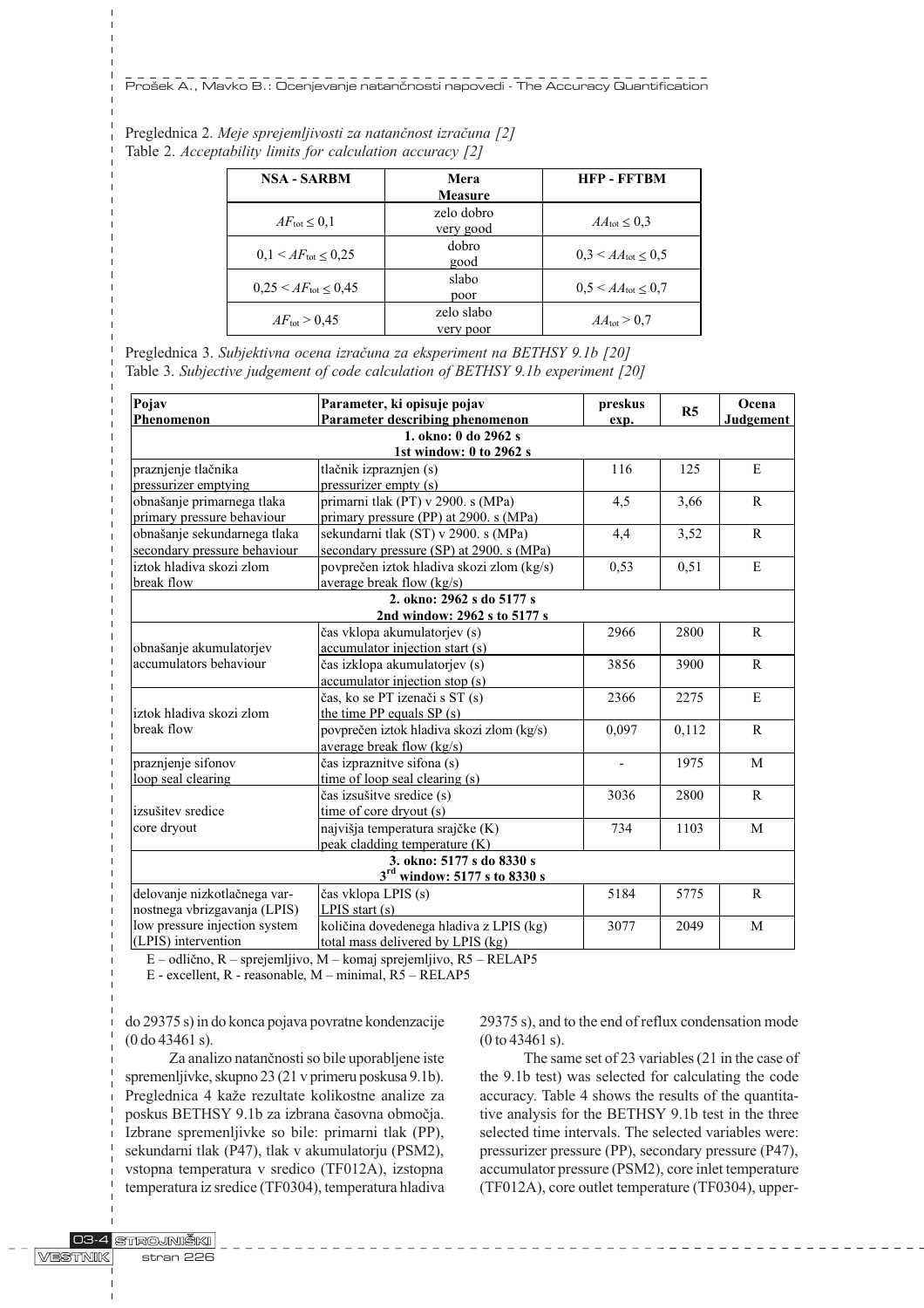v glavi reaktorske posode (TF042), integrirani pretok skozi zlom (INTQMB), temperatura v povratnem kanalu uparjalnika (SG) št. 1 (TF454C), masni iztok hladiva (QMB), integrirani pretok sistema za zasilno hlajenje sredice (INTQMS), temperatura srajèke (sredina sredice) (TS0215), temperatura srajèke (vrh sredice) (TS0228), sesedna raven hladiva v sredici (ZT0200), tlačna razlika v ceveh U uparjalnika št. 1 (tok navzgor) (DP426), tlačna razlika v uparjalniku št. 1 (DP4), moč sredice (W02), tlačna razlika v sifonu št.  $1$  (tok navzdol) (DP12VG), tlačna razlika v sifonu št. 1 (tok navzgor) (DP12VP), tlaèna razlika v tlaèniku (DPP1), tlačna razlika na vstopu v uparjalnik št. 1 (DP41) in tlaèna razlika v glavi reaktorske posode (DP050). Za primarni tlak se pri metodi HFP zahteva večja natančnost (PA - AA=0,1) kakor za druge spremenljivke, saj tlak narekuje potek prehodnega pojava. Razen za poskus BETHSY 4.1a TC je bil kriterij za tlak izpolnjen, kar se vidi na sliki 2. Kljub temu lahko vidimo, da je za poskus BETHSY 4.1a TC količnik natančnosti boljši kakor v preostalih dveh primerih. Do razlike pride zaradi razliènih znaèilnosti metod NSA in HFP. Ko si vizualno pogledamo poteke tlakov na sliki 2, lahko sklenemo, da je ujemanje za primarni tlak zelo dobro.

Preglednica 5 kaže skupno natančnost za izbrane prehodne pojave v razliènih èasovnih obmoèjih. Ko med seboj primerjamo metodi (na podlagi mej sprejemljivosti za skupno natanènost), se rezultati ujemajo zelo dobro. Edina izjema je BETHSY 6.2 TC, kjer je metoda HFP dala oceno zelo dobro (rahlo pod mejo za zelo dobro) in NSA oceno dobro (rahlo nad mejo za zelo dobro) v prvem in èetrtem èasovnem obmoèju. Izraèun BETHSY 9.1b je bil z obema metodama ocenjen kot dobro v vseh èasovnih obmoèjih, medtem ko je bil izraèun poskusa BETHSY 4.1a TC ocenjen kot zelo dobro v vseh èasovnih obmoèjih. S tem smo pokazali, da NSA daje primerljive rezultate kot preverjena metoda HFP. Ko metodi dasta razliène rezultate, je potrebna podrobna analiza z vizualnim opazovanjem, da presodimo pomembnost razlike.

## 4 SKLEPI

V študiji je bila predstavljena nova razvita metoda NSA za oceno natanènosti. Za njeno preveritev smo uporabili tri razliène poskuse, izvedene na eksperimentalni napravi BETHSY. Dobljene ocene smo primerjali z rezultati ocenjevanja z metodo HFP.

Prvi pomemben rezultat raziskave je bila ugotovitev, da je natanènost, izraèunana z metodo NSA, v èasovnem prostoru primerljiva z izraèuni natanènosti z metodo HFP v frekvenènem prostoru. Izraèuni z raèunalnikim programom RELAP5/MOD3.2 za razliène poskuse so bili ocenjeni kot zelo dobri ali dobri. Rezultati kažejo, da je bolje združiti metodi NSA in HFP za oceno natanènosti kakor pa metodo NSA head top temperature (TF042), integrated break mass flow (INTQMB), steam generator (SG) no. 1, downcomer bottom temperature (TF454C), break flow (QMB), integrated emergency core cooling system mass flow (INTQMS), cladding temperature (middle) (TS0215), cladding temperature (top) (TS0228), core collapsed level (ZT0200), SG no. 1 U-tube upflow differential pressure (DP426), SG no. 1 U-tube inlet to outlet differential pressure (DP4), core power (W02), loop seal 1 downflow differential pressure (DP12VG), loop seal 1 upflow differential pressure (DP12VP), pressurizer differential pressure (DPP1), SG no. 1 inlet plenum differential pressure (DP41) and downcomer to upper head differential pressure (DP050). For primary pressure the FFTBM method requires higher accuracy (AA=0.1) than for other variables as the pressure determines the sequence of events for a transient. Except for BETHSY 4.1a TC this criterion was achieved, which can be seen in Figure 2. However, when looking at the accuracy factor, the highest accuracy was obtained for the BETHSY 4.1a TC test. This is because of the different characteristics of the methods. When visually observing the pressure trends in Figure 2 it can be concluded that the agreement for the primary pressure is very good.

Table 5 shows the total accuracy obtained for the selected transients for different time intervals. When comparing the methods (based on the acceptability limits for total accuracy) the results agree very well. The only exception was BETHSY 6.2 TC, where the FFTBM gave very good (slightly below the limit for very good) and the SARBM gave good (slightly above the limit for very good) in the first and fourth time intervals. The BETHSY 9.1b calculation was quantified with both methods as good for all the time intervals, while the BETHSY 4.1a TC calculation was quantified as very good for all time intervals. With this it was shown that the SARBM gives results comparable to the qualified FFTBM. When the methods give different results, a detailed analysis with visual observation is needed to judge the importance of the difference.

## 4 CONCLUSIONS

In this study the developed SARBM for accuracy quantification was presented. For its validation three different tests performed on the BETHSY facility were used. The obtained accuracy was compared against the results of accuracy quantification by the FFTBM.

The first key result of the investigation was that the calculation accuracy obtained with the SARBM in the time domain is comparable to the calculation accuracy obtained with the FFTBM in the frequency domain. The RELAP5/MOD3.2 calculations of various experiments were quantified as very good or good. The results suggest combining the SARBM with the FFTBM for accuracy quantifica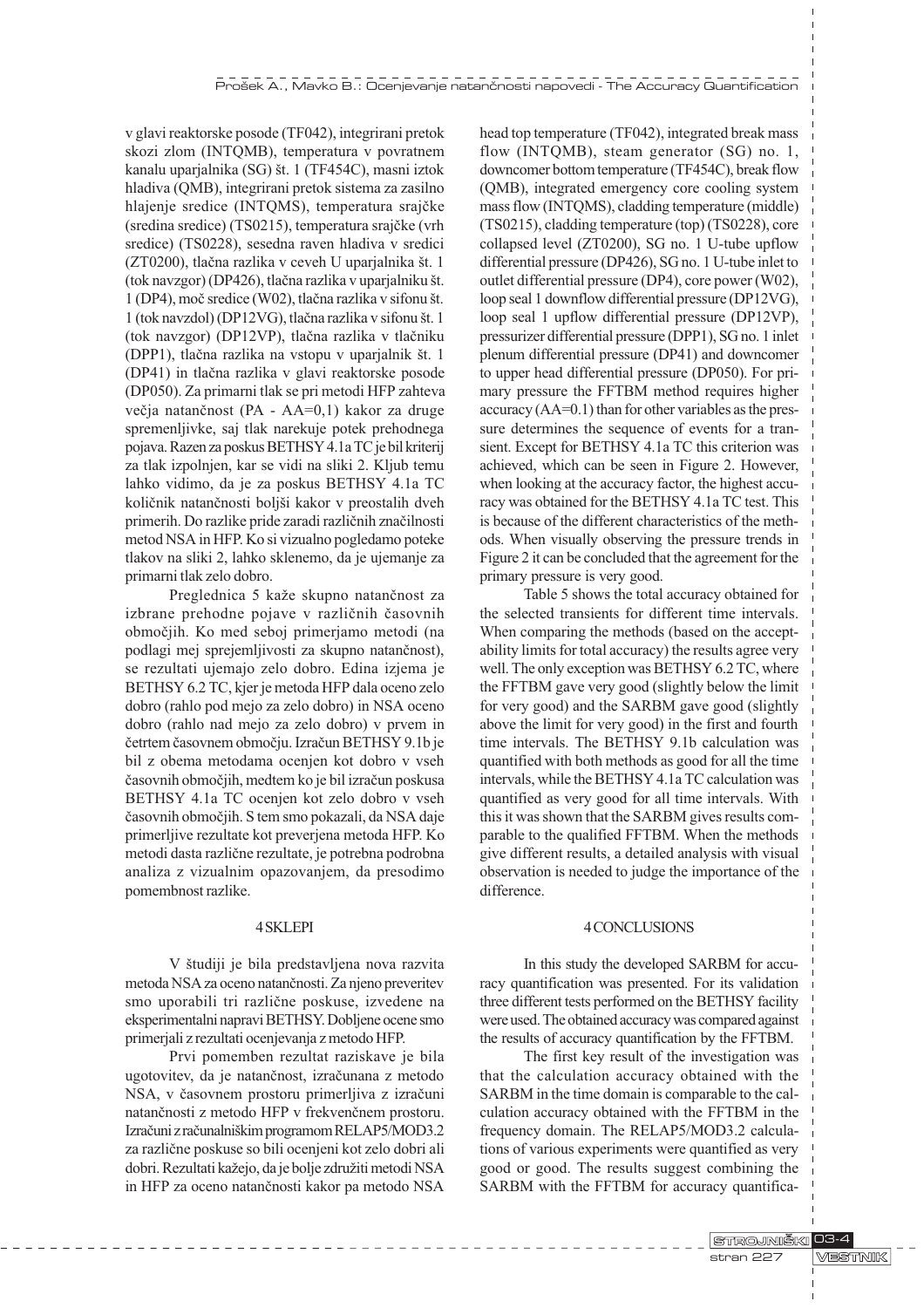Pro{ek A., Mavko B.: Ocenjevanje natan~nosti napovedi - The Accuracy Quantification

|                | Parameter<br>Parameter | <u> Časovno območje - Time interval</u> |                                |                |      |                  |                                |
|----------------|------------------------|-----------------------------------------|--------------------------------|----------------|------|------------------|--------------------------------|
| Št.<br>No.     |                        | 0 do/to 2962 s                          |                                | 0 do/to 5177 s |      | $0$ do/to 8330 s |                                |
|                |                        | AA                                      | $\boldsymbol{A}\boldsymbol{F}$ | AA             | AF   | AA               | $\boldsymbol{A}\boldsymbol{F}$ |
| 1              | PР                     | 0,13                                    | 0,07                           | 0,08           | 0,07 | 0,09             | 0,07                           |
| $\overline{c}$ | P47                    | 0,20                                    | 0,07                           | 0,10           | 0,07 | 0,10             | 0,07                           |
| 3              | PSM2                   | 0,36                                    | 0,03                           | 0,11           | 0,05 | 0,12             | 0,06                           |
| 4              | <b>TF012A</b>          | 0,05                                    | 0,01                           | 0,03           | 0,01 | 0,09             | 0,02                           |
| 5              | TF0304                 | 0,34                                    | 0,05                           | 0,37           | 0,05 | 0,36             | 0,04                           |
| 6              | TF042                  | 0,30                                    | 0,04                           | 0,25           | 0,06 | 0,22             | 0,05                           |
| 7              | <b>INTQMB</b>          | 0,05                                    | 0,07                           | 0,05           | 0,04 | 0,20             | 0,16                           |
| 8              | <b>TF454C</b>          | 0,10                                    | 0,03                           | 0,07           | 0,03 | 0,08             | 0,02                           |
| 9              | OMB                    | 0,69                                    | 0,32                           | 0,69           | 0,34 | 0,85             | 0,45                           |
| 10             | <b>INTQMS</b>          | 0,00                                    | 0,00                           | 1,00           | 1,00 | 0,35             | 0,44                           |
| 11             | TS0215                 | 1,10                                    | 0,20                           | 0,69           | 0,19 | 0,58             | 0,16                           |
| 12             | TS0228                 | 1,37                                    | 0,20                           | 0,79           | 0,23 | 0,72             | 0,20                           |
| 13             | ZT0200                 | 0,23                                    | 0,12                           | 0,32           | 0,11 | 0,39             | 0,12                           |
| 14             | DP426                  | 0,63                                    | 0,31                           | 0,63           | 0,31 | 1,41             | 0,31                           |
| 15             | DP4                    | 0,56                                    | 0,65                           | 0,55           | 0,65 | 0,58             | 0,64                           |
| 16             | W02                    | 0,09                                    | 0,06                           | 0,09           | 0,05 | 0,12             | 0,05                           |
| 17             | DP12VG                 | 1,33                                    | 0,46                           | 0,99           | 0,47 | 0,67             | 0,34                           |
| 18             | DP12VP                 | 0,87                                    | 0,18                           | 0,88           | 0,21 | 1,08             | 0,20                           |
| 19             | DPP1                   | 0,13                                    | 0,14                           | 0,12           | 0,14 | 0,14             | 0,16                           |
| 20             | DP41                   | 1,16                                    | 0,68                           | 1,16           | 0,68 | 1,30             | 0,79                           |
| 21             | <b>DP050</b>           | 0,83                                    | 0.94                           | 0,83           | 0.94 | 0,88             | 0,95                           |
|                | skupaj<br>total        | 0,41                                    | 0,20                           | 0,35           | 0,16 | 0,34             | 0,14                           |

Preglednica 4. Rezultati kolikostne analize za poskus BETHSY 9.1b Table 4. Results of quantitative analysis of BETHSY 9.1b experiment

Preglednica 5. Ocena skupne natanènosti izraèunov s HFP in NSA Table 5. Total accuracy obtained by FFTBM and SARBM

| Časovno območje | <b>BETHSY 6.2 TC</b> |                   | <b>BETHSY 9.1b</b> |                   | <b>BETHSY 4.1a TC</b> |                |
|-----------------|----------------------|-------------------|--------------------|-------------------|-----------------------|----------------|
| time interval   | $AA_{\text{tot}}$    | $AF_{\text{tot}}$ | $AA_{\text{tot}}$  | $AF_{\text{tot}}$ | $AA_{\text{tot}}$     | $AF_{\rm tot}$ |
|                 | 0.08                 | 0.13              | 0.41               | 0.20              | 0,09                  | 0,04           |
|                 | 0.20                 | 0.09              | 0.35               | 0.16              | 0,13                  | 0,05           |
|                 | 0.16                 | 0.08              | 0.34               | 0.14              | 0.17                  | 0,06           |
|                 |                      |                   |                    | -                 |                       |                |

uporabljati samostojno, ker se njuni oceni dopolnjujeta in združeni povečujeta zaupanje v rezultate.

# ZAHVALA

Avtorja se zahvaljujeta Ministrstvu za šolstvo, znanost in šport Republike Slovenije za finančno podporo v okviru programske skupine P0-0505, Reaktorska tehnika.

tion rather then using it independently. Namely, the results complement each other and when combined they increase confidence in the results.

# ACKNOWLEDGMENTS

The authors gratefully acknowledge the support of the Ministry of Education, Science and Sport of the Republic of Slovenia in the frame of Research Programme P0-0505, Reactor Engineering.